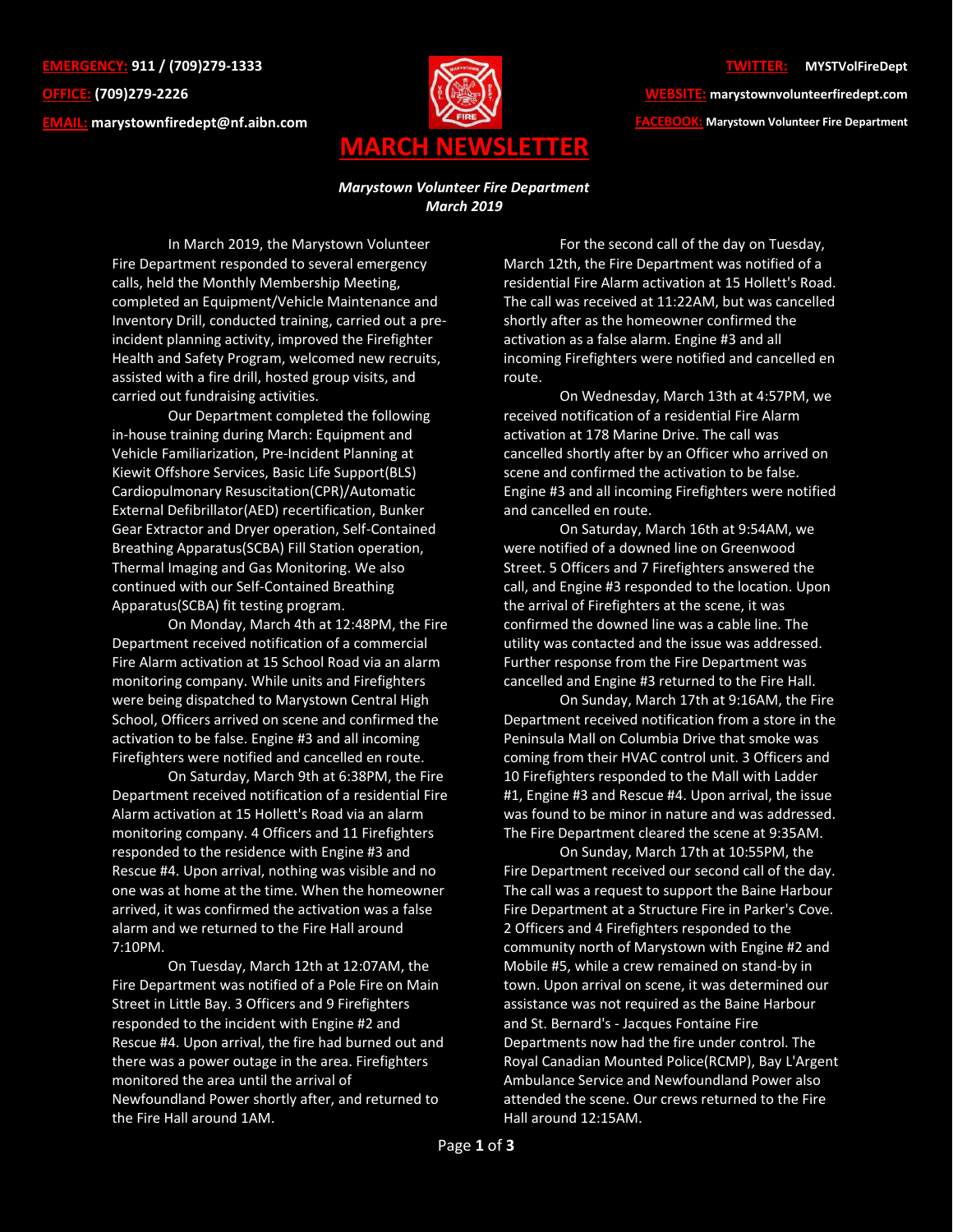The Fire Department recently received a Bunker Gear Extractor and Drying Unit as part of a project undertaken to improve the health and safety of our Firefighters. In conjunction with the provincial government through MHA Mark Browne, the Town of Marystown, the Lions Club, and the Fire Wrens, in addition to funds acquired through the support of the public, the Fire Department was successful in securing the funds required to make such an important investment. Firefighters come in contact with harmful contaminants on emergency scenes, and the acquired equipment extracts those contaminants from the Bunker Gear we wear. All parties who contributed to the purchase gathered to officially place the cleaning and drying units in service on Monday, March 25th. The Marystown Volunteer Fire Department sincerely appreciates the contributions of all involved groups and the general public - Thank you for your support of our Firefighter Health and Safety Program!

The Fire Department welcomed new recruits Gage Gillingham, Mike Nordby, and Tyson Power this month, along with returnee Terry Mallay. Welcome aboard gentlemen, we look forward to working with you!

Firefighters visited the Marystown Retirement Centre on Tuesday, March 26th to complete a Fire Drill with the staff and residents. Thank you for your commitment to fire safety!

We were delighted to host the Brownies and the Guides groups at our Fire Hall last month. Each group was given a lesson on fire prevention and safety on the evening of Thursday, March 28th. Following each lesson, they were given a tour of the Fire Hall that included viewing our fire trucks and equipment. The girls were very knowledgeable of fire safety and we would like to thank them for taking the time to visit us!

Our Annual "Grand in EACH Hand" ticket sale in support of the Burin Peninsula Cancer Relay for Life is back!! Tickets can be purchased by contacting Terry Price or any Firefighter at a cost of \$10 each. Someone will be the lucky winner on Sunday, June 16th, 2019, with the draw live on Facebook. The Burin Peninsula Cancer Relay for Life is Saturday, August 24th at the Marystown Track and Field Complex. We appreciate your support with this annual fundraiser!

Our 13th Annual Demolition Derby is on Sunday, August 4th! In preparation for the Derby, we are looking for cars you no longer use and would like to donate. We are also looking for drivers for the Derby(Driver's license required). If you have a car to donate or you're interested in driving a car, please contact the Fire Hall at (709)279-2226!

Are you, or do you know, someone who is interested in firefighting? Our Junior Firefighter Program is open to local high school students who will be attending Grade 11 or 12 in September, and it is an opportunity to experience what we do(except responding to emergency calls). The Junior Firefighters have a designated drill night each week for the duration of the program, and will assist the Department with other events and support as requested. Applications are available at the Fire Hall or on our website under the Applications and Forms page. Completed applications can be dropped off to the Town Hall(addressed to the Fire Department) or emailed to waydedclarke@msn.com. A recruitment session is scheduled for Marystown Central High School on Wednesday, April 17th during lunch time. We will be setup in the hallway of the school, so stop by and have a chat with us about the opportunity. Keep following our Facebook, Twitter and Website for updates related to the program!

Take a look back at the history of the Marystown Volunteer Fire Department by visiting our History/Gerard J. Kelly Memorial Firefighters Heritage Museum page on our website, [http://www.marystownvolunteerfiredept.com/histo](http://www.marystownvolunteerfiredept.com/history) [ry,](http://www.marystownvolunteerfiredept.com/history) or stop by and visit the Museum sometime!

## *Upcoming Events:*

**\* Saturday, April 6th to Sunday, April 7th, 2019** - Defensive Firefighting Course at the Marystown Fire Hall starting at 8:30AM each day. Applications must be forwarded to Fire and Emergency Services - NL.

**\* Wednesday, April 10th , 2019** - Participation in the Town of Marystown's Annual Volunteer Appreciation event. **\* Saturday, April 13th to Sunday, April 14th, 2019** - Self-Contained Breathing Apparatus(SCBA) Course at the Marystown Fire Hall starting at 8:30AM each day. Applications must be forwarded to Fire and Emergency Services - NL.



**Picture 1. Commercial Fire Alarm at the Peninsula Mall**